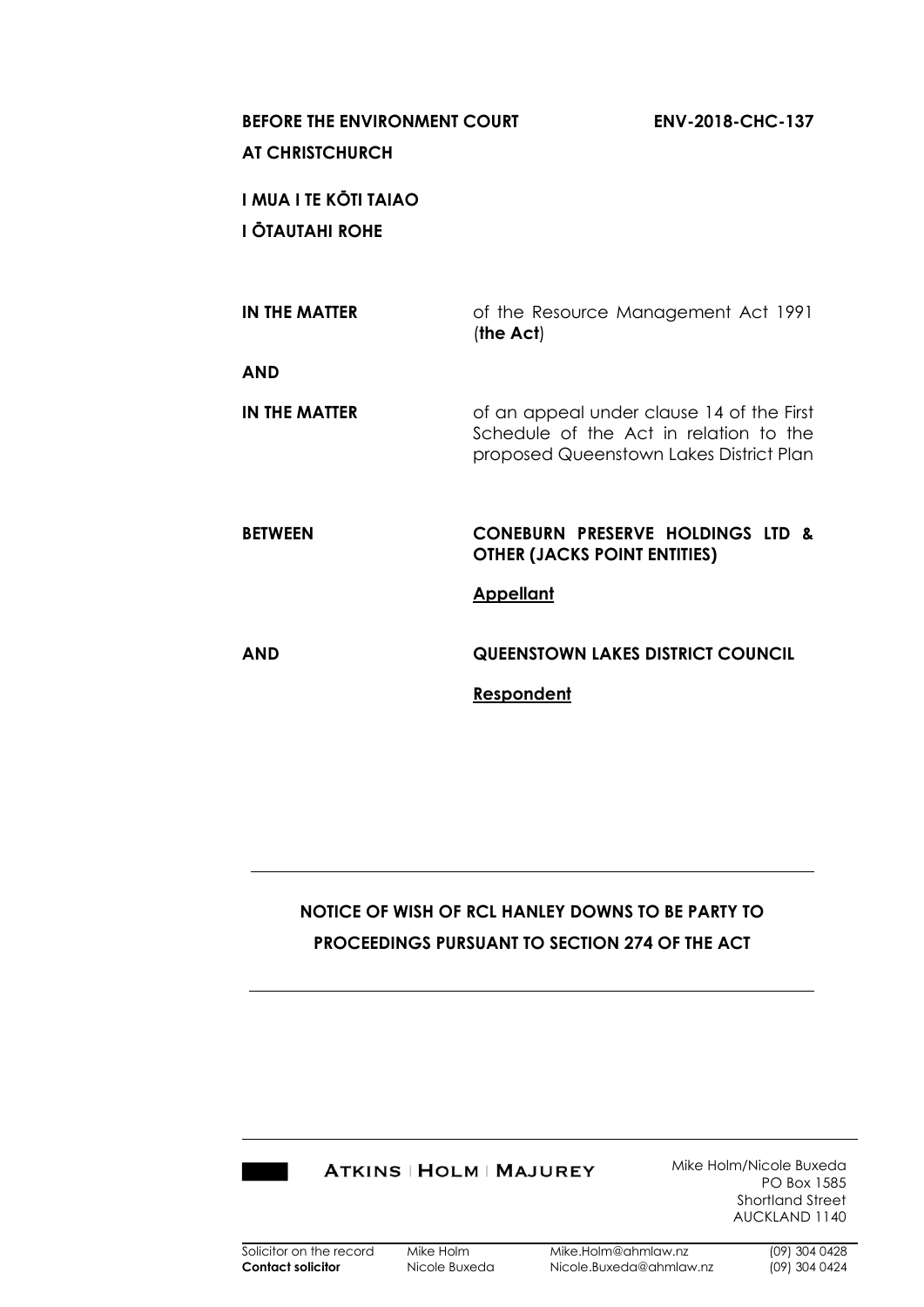## **TO:** The Registrar Environment Court **CHRISTCHURCH**

- 1. RCL Hanley Downs (**RCL**) wishes to be a party to this proceeding, regarding an application under section 293 of the Act to enable consideration of changes to Chapter 41 of the proposed Queenstown Lakes District Plan (**Plan**).
- 2. RCL files this notice of intention to join the appeal as a section 274 party in accordance with the directions set out in the Environment Court decision of *Coneburn Preserve Holdings Ltd v Queenstown Lakes District Council. 1*
- 3. RCL is not a trade competitor for the purposes of sections 308C or 308CA of the Act and has an interest that is greater than the interest of the general public.
- 4. In particular, RCL has an interest in the Structure Plan and the proposed insertion of a Comprehensive Development Plan (**CDP**).

## **NATURE OF INTEREST**

- 5. RCL made submissions and further submissions in relation to Chapter 41 of the Plan generally.
- 6. RCL has also been involved in consultation with the appellant in relation to this appeal specifically, including regarding provisions in Chapter 41 of the Plan and in the early stages of the CDP development and drafting.
- 7. RCL is the landowner of three properties within the Jacks Point Zone that are directly affected by the appeal (**RCL**

<sup>1</sup> *Coneburn Preserve Holdings Ltd v Queenstown Lakes District Council* [2021] NZEnvC 144, at [3] and at Annexure 2.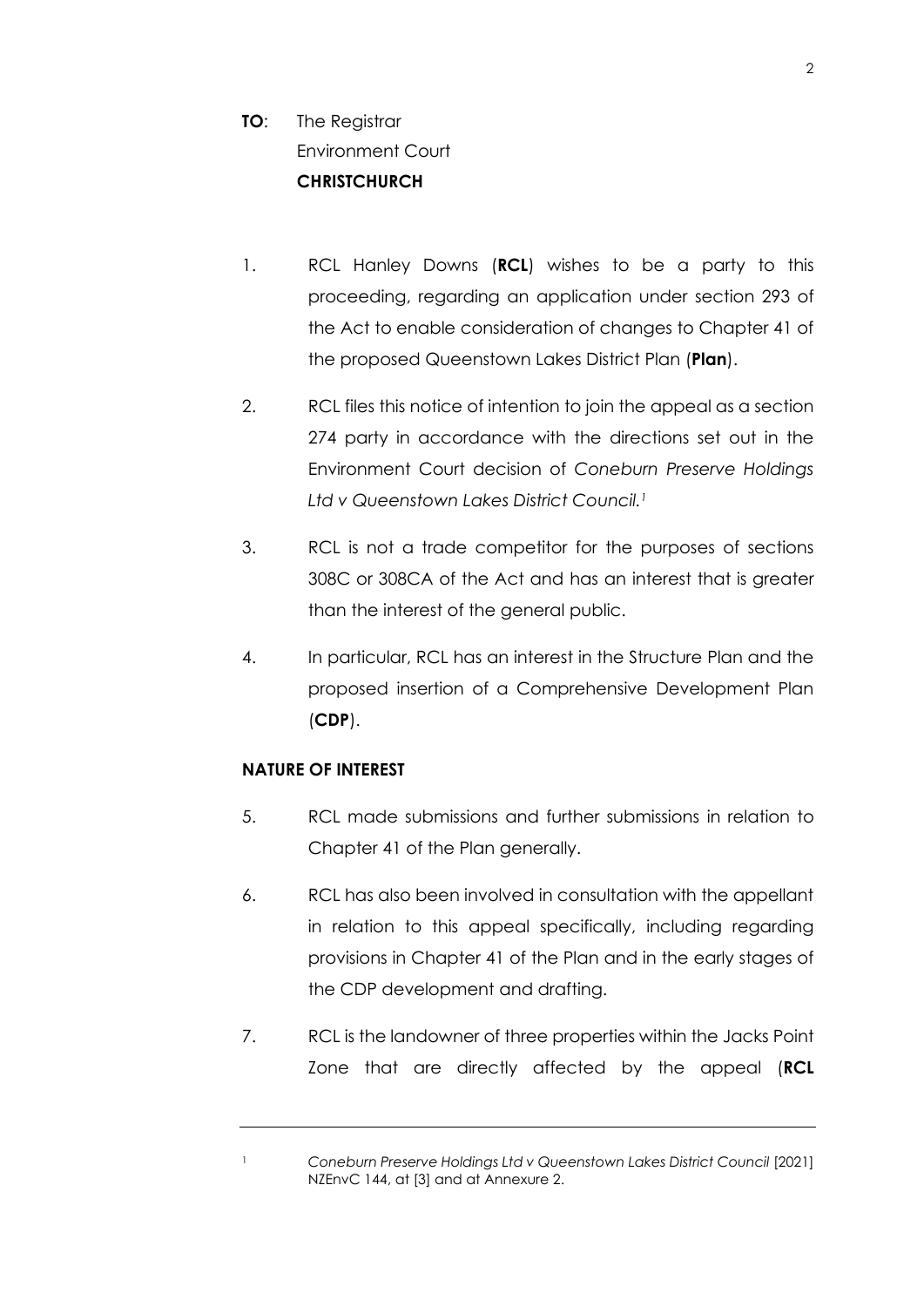**Properties**).<sup>2</sup> The appeal includes the introduction of the CDP which specifies the zoning precinct that restricts these properties.

8. This interest is clearly one of some advantage or disadvantage that is not remote, qualifying RCL to join as a party under section 274(1) of the Act.<sup>3</sup>

### **EXTENT OF INTEREST**

- 9. RCL is interested in the entire proceeding.
- 10. RCL is particularly interested in:
	- (a) Any changes to the Structure Plan of the Jacks Point Zone;
	- (b) The proposed CDP; and
	- (c) The Land Use Area demarcation of the RCL Properties within the Jacks Point Zone.

#### **RELIEF SOUGHT**

- 11. RCL opposes any change to the RCL Properties Land Use Area which would result in a change from the current Mixed-Use Precinct because it:
	- (a) Does not represent the efficient use and management of natural and physical resources;
	- (b) Does not enable social, economic and cultural well being;
	- (c) Does not promote the sustainable management of resources;

<sup>2</sup> Lots 3 and Lot 11 DP 498079 in the Jacks Point Village.

<sup>3</sup> *Purification Technologies Ltd v Taupo District Council* [1995] NZRMA 197, at pg. 7.